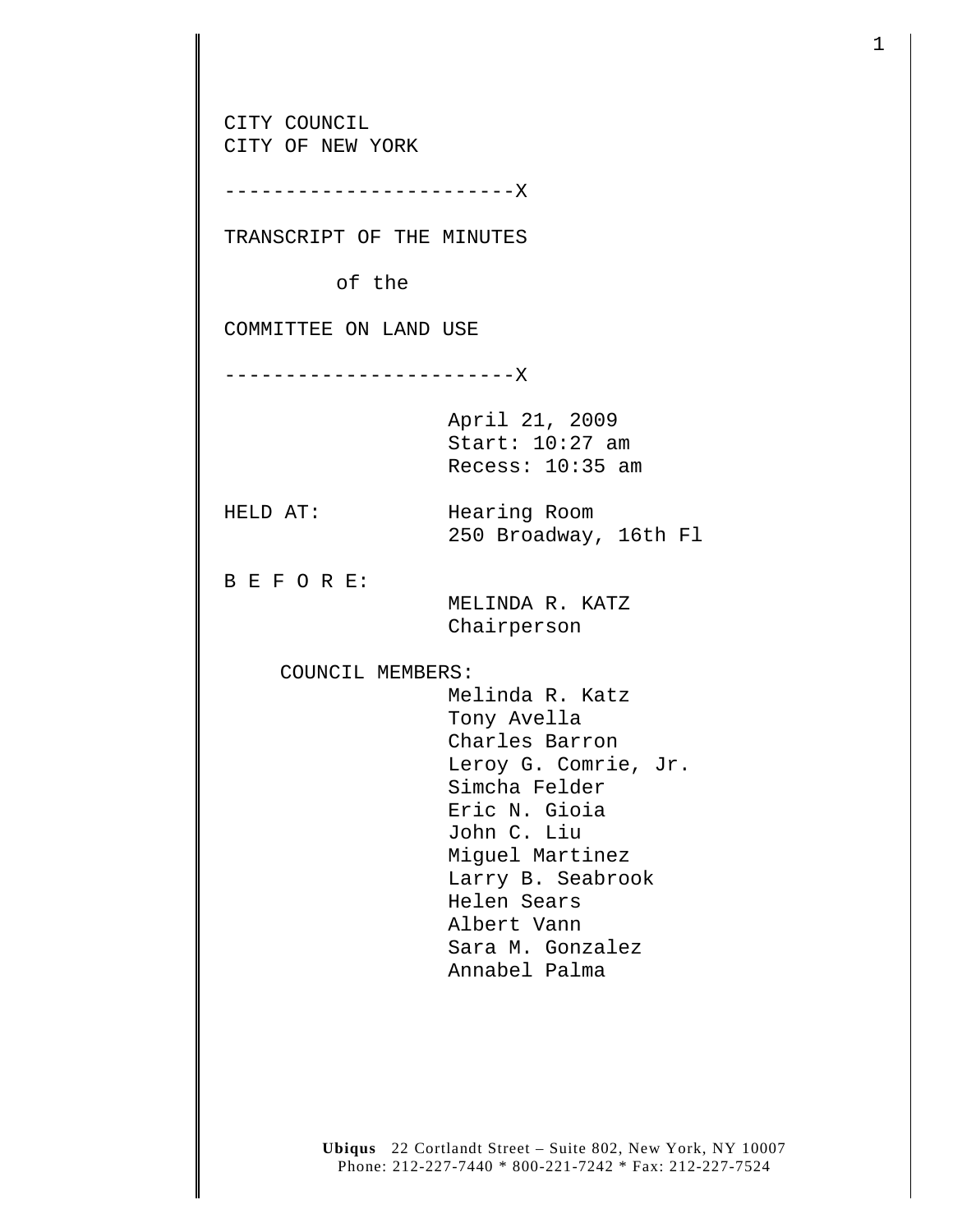## A P P E A R A N C E S

## COUNCIL MEMBERS:

 Maria del Carmen Arroyo Inez E. Dickens Daniel R. Garodnick Jessica S. Lappin Rosie Mendez Elizabeth Crowley Vincent Ignizio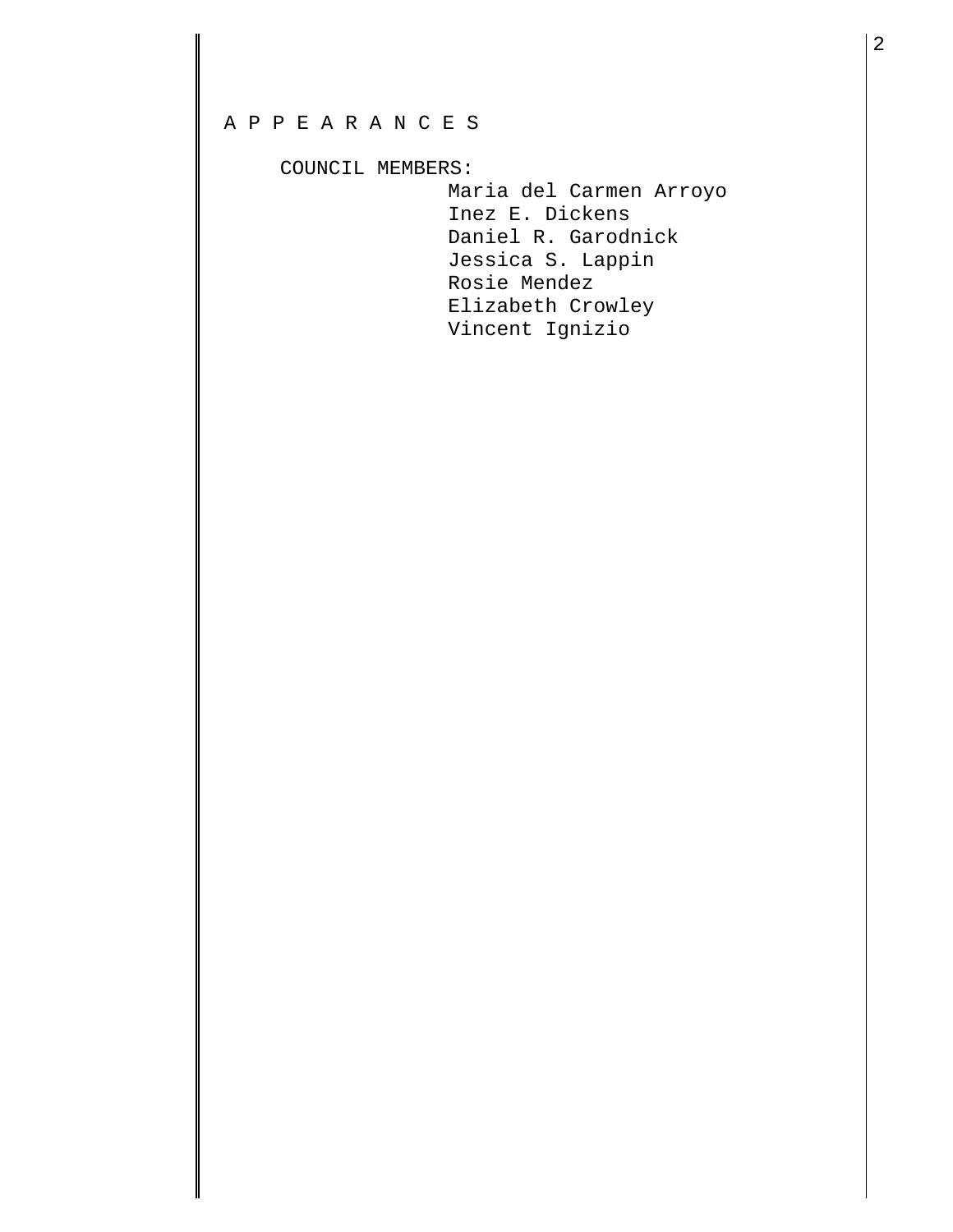| $\mathbf 1$    | $\mathfrak{Z}$<br>COMMITTEE ON LAND USE            |
|----------------|----------------------------------------------------|
| 2              | CHAIRPERSON KATZ: Good morning,                    |
| 3              | everyone. What time is it? It's 10:30. We have     |
| $\overline{4}$ | a very quick agenda this morning. There will be    |
| 5              | announcements at the end so let's get through this |
| 6              | quickly if we can. Preconsidered LU is Liberty     |
| 7              | Fountain Apartments in Council Member Dilan's      |
| 8              | district. It's a ULURP UDAAP to provide low-       |
| $\mathsf 9$    | income housing with onsite services.               |
| 10             | Preconsidered LU, Waterfront Zoning text amendment |
| 11             | and it is citywide. It's an amendment to the       |
| 12             | waterfront zoning text to update design and        |
| 13             | operational standards and the review procedures    |
| 14             | for public access areas. ULURPs 090281 and 282     |
| 15             | are related. They're the North Flushing rezoning.  |
| 16             | They are two related applications amending the     |
| 17             | zoning text and the zoning map to preserve the     |
| 18             | built context of North Flushing. The text          |
| 19             | amendment created R12A. Preconsidered LU of PS     |
| 20             | 160-K is the annex. It is a school siting for the  |
| 21             | annex of PS 160 in Council Member de Blasio's      |
| 22             | district. Community Health Academy is also a       |
| 23             | school siting. It is a new high school for         |
| 24             | Council Member Jackson's district. Council Member  |
| 25             | Mendez has the landmarking of consolidated Con Ed  |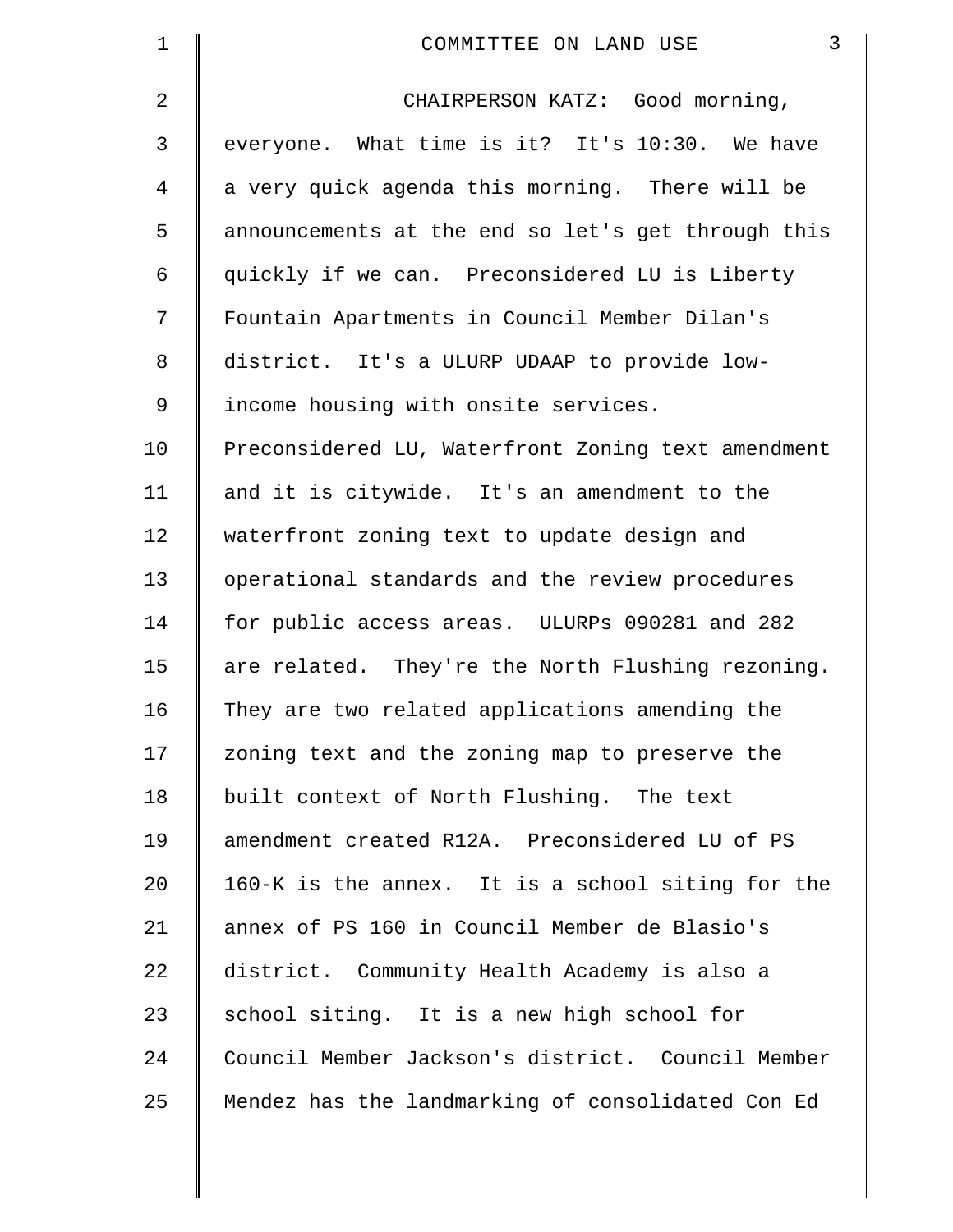| 1  | 4<br>COMMITTEE ON LAND USE                         |
|----|----------------------------------------------------|
| 2  | Company building. Council Member Gerson has the    |
| 3  | landmarking of One Chase Manhattan Plaza. Council  |
| 4  | Member Vann's district is the landmarking of Alice |
| 5  | and Agate Courts. Council Member Garodnick's       |
| 6  | district has the Sidewalk Café at La Goulue        |
| 7  | Restaurant, 746 Madison Avenue. LU 1051 is 150     |
| 8  | Amsterdam Avenue, amendment to the zoning map to   |
| 9  | facilitate the inclusion of retail uses in a new   |
| 10 | building. That is Council Member Brewer's          |
| 11 | district. LU 152 is 354 Clarkson Avenue. It's a    |
| 12 | rezoning in Council Member Eugene's district to    |
| 13 | produce mixed use development. The rest are        |
| 14 | UDAAPs. LU 974 is in Council Member Jackson and    |
| 15 | Council Member Dickens' district and it is a       |
| 16 | UDAAP. Council Member Mark-Viverito district has   |
| 17 | LU 986 for East 120th street and it's also a       |
| 18 | UDAAP. Any questions or comments? Call the role    |
| 19 | please.                                            |
| 20 | WILLIAM MARTIN: William Martin,                    |
| 21 | Committee Clerk, role call on the Committee on     |
| 22 | Land Use. Council Member Katz?                     |
| 23 | CHAIRPERSON KATZ: Aye on all.                      |
| 24 | WILLIAM MARTIN: Avella?                            |
| 25 | COUNCIL MEMBER AVELLA: Aye on all.                 |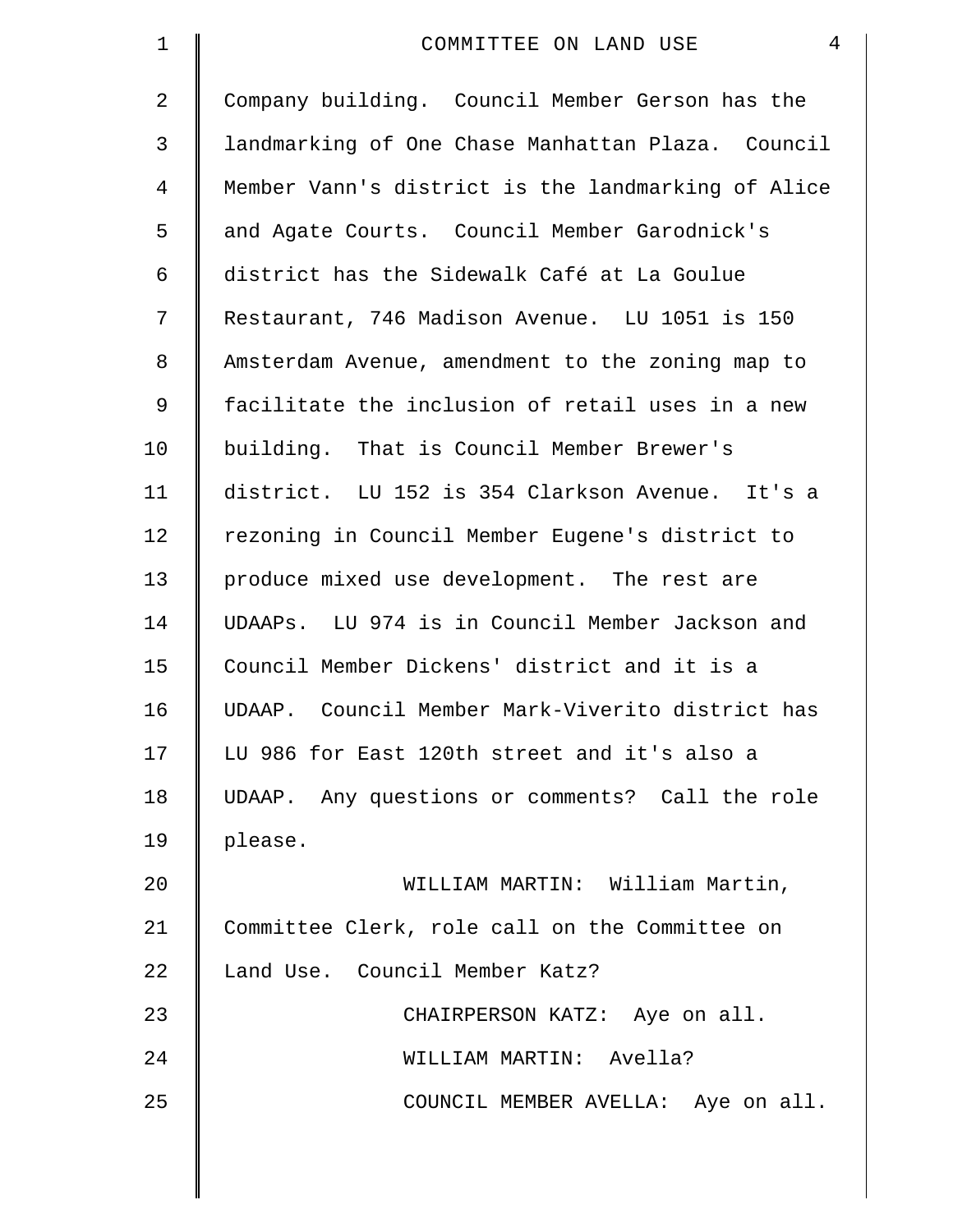| $\mathbf 1$    |      | 5<br>COMMITTEE ON LAND USE         |
|----------------|------|------------------------------------|
| $\overline{2}$ |      | WILLIAM MARTIN: Comrie?            |
| 3              |      | COUNCIL MEMBER COMRIE: Aye on all. |
| 4              |      | WILLIAM MARTIN: Martinez?          |
| 5              |      | COUNCIL MEMBER MARTINEZ: Aye on    |
| 6              | all. |                                    |
| 7              |      | WILLIAM MARTIN: Seabrook?          |
| 8              |      | COUNCIL MEMBER SEABROOK: Aye on    |
| 9              | all. |                                    |
| 10             |      | WILLIAM MARTIN: Sears?             |
| 11             |      | COUNCIL MEMBER SEARS: Aye on all.  |
| 12             |      | WILLIAM MARTIN: Vann?              |
| 13             |      | COUNCIL MEMBER VANN: Aye on all.   |
| 14             |      | WILLIAM MARTIN: Palma?             |
| 15             |      | COUNCIL MEMBER PALMA: Aye on all.  |
| 16             |      | WILLIAM MARTIN: Arroyo?            |
| 17             |      | COUNCIL MEMBER ARROYO: Aye on all. |
| 18             |      | WILLIAM MARTIN: Dickens?           |
| 19             |      | COUNCIL MEMBER DICKENS: Aye on     |
| 20             | all. |                                    |
| 21             |      | WILLIAM MARTIN: Garodnick?         |
| 22             |      | COUNCIL MEMBER GARODNICK: Aye.     |
| 23             |      | WILLIAM MARTIN: Lappin?            |
| 24             |      | COUNCIL MEMBER LAPPIN: Aye.        |
| 25             |      | WILLIAM MARTIN: Ignizio?           |
|                |      |                                    |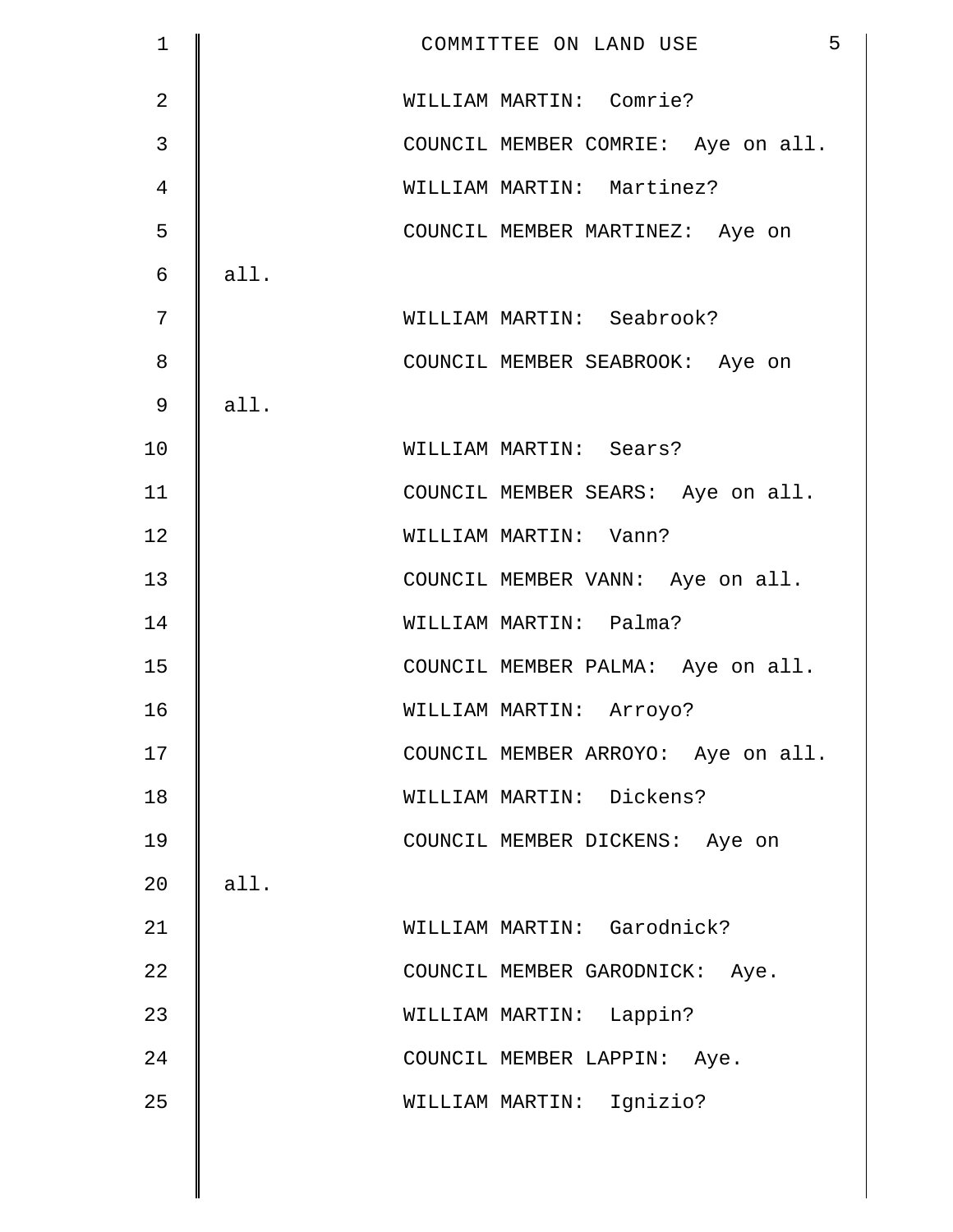| $\mathbf 1$    | 6<br>COMMITTEE ON LAND USE                         |
|----------------|----------------------------------------------------|
| $\overline{2}$ | COUNCIL MEMBER IGNIZIO: Yes.                       |
| 3              | WILLIAM MARTIN: Felder?                            |
| 4              | COUNCIL MEMBER FELDER: Yes.                        |
| 5              | WILLIAM MARTIN: Council Member                     |
| 6              | Liu?                                               |
| 7              | COUNCIL MEMBER LIU: Yes.                           |
| 8              | WILLIAM MARTIN: By a vote of 15 in                 |
| $\overline{9}$ | the affirmative, zero in the negative and no       |
| 10             | abstentions all items have been adopted. Council   |
| 11             | Members please sign the committee reports. Thank   |
| 12             | you.                                               |
| 13             | CHAIRPERSON KATZ: Can I have your                  |
| 14             | attention just for a moment for some technical     |
| 15             | issues for the committee? We had to call a new     |
| 16             | meeting for tomorrow. I want to point out that     |
| 17             | your offices get notices of a new meeting. Just    |
| 18             | so you know, when it says it's an additional       |
| 19             | meeting, it doesn't say it's a continuation of     |
| 20             | meeting. It's an additional meeting. That's the    |
| 21             | word that tells you that it's a brand new meeting. |
| 22             | So whether you're present at this meeting is not   |
| 23             | going to be held for the next one. So you can't    |
| 24             | vote on the next one for things that happened at   |
| 25             | this meeting. So it's an additional meeting.       |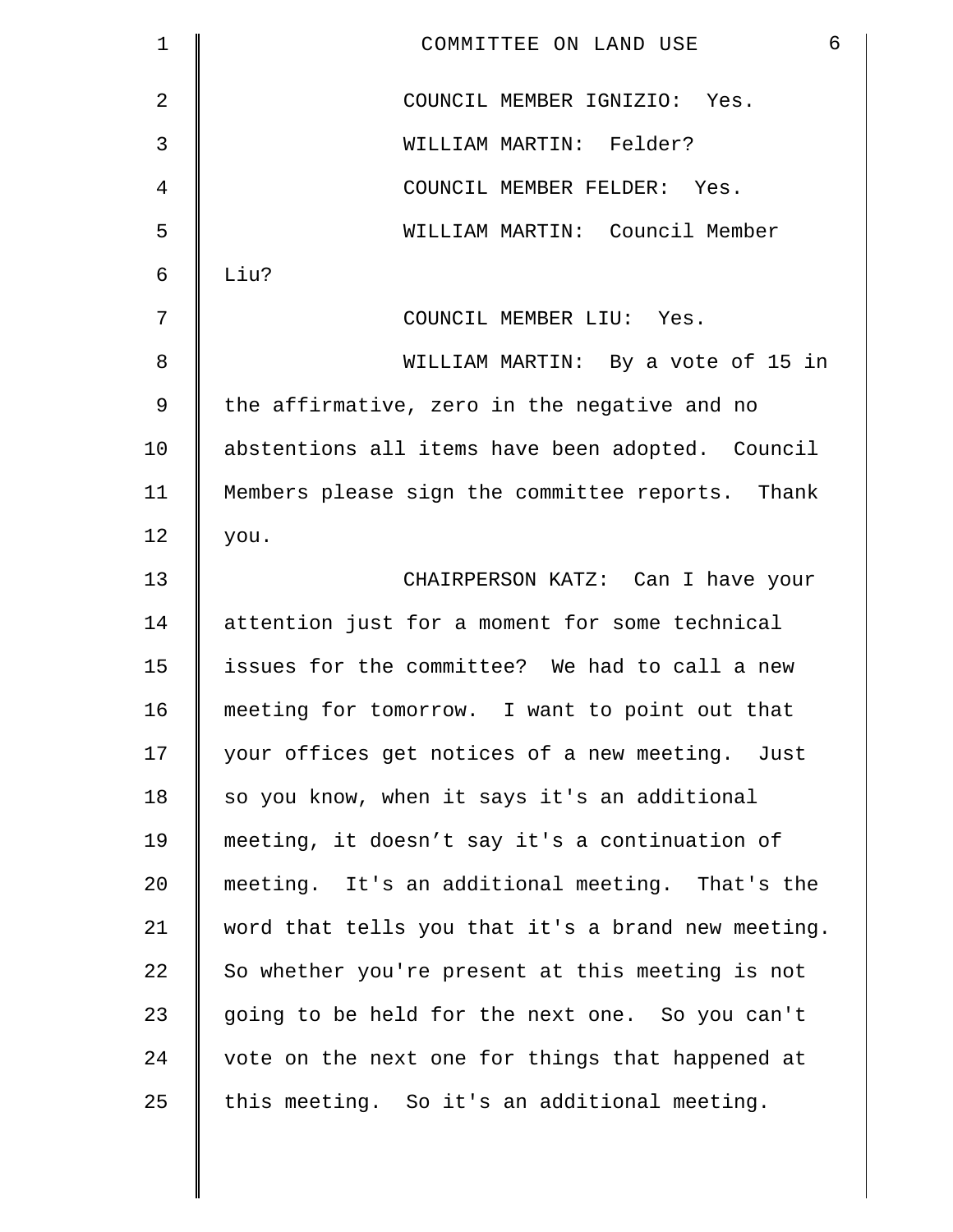| $\mathbf 1$ | 7<br>COMMITTEE ON LAND USE                         |
|-------------|----------------------------------------------------|
| 2           | We're going to have to close the meeting today.    |
| 3           | So that we don't have to bring everyone in early   |
| 4           | and if people don't like this idea they should     |
| 5           | just talk to me afterwards. Instead of bringing    |
| 6           | everyone in tomorrow at 9:30 when we need to have  |
| 7           | a new Zoning Committee and Land Use, we're going   |
| 8           | to do it at 11:30 because there is only two items, |
| 9           | so it's a little easier to do. When there are      |
| 10          | several items, just so you know, it's hard to do   |
| 11          | it later in the day because the staff has to get   |
| 12          | everything ready for session. But considering      |
| 13          | that there's only two items tomorrow we're going   |
| 14          | to do 11:30 a.m. and 11:45 will be Land Use. That  |
| 15          | will be in the Council Committee room. Is there    |
| 16          | any discussion? We'll just it probably right       |
| 17          | after rules. The rules never starts on time.       |
| 18          | We'll be in the committee room. We're going to     |
| 19          | leave this meeting open until 11:00 when the room  |
| 20          | has to be used. Thank you. We'll see you           |
| 21          | tomorrow at 11:30.                                 |
| 22          | [Pause]                                            |
| 23          | CHAIRPERSON KATZ: The meetings                     |
| 24          | tomorrow are in the Committee Room across the      |
| 25          | street.                                            |
|             |                                                    |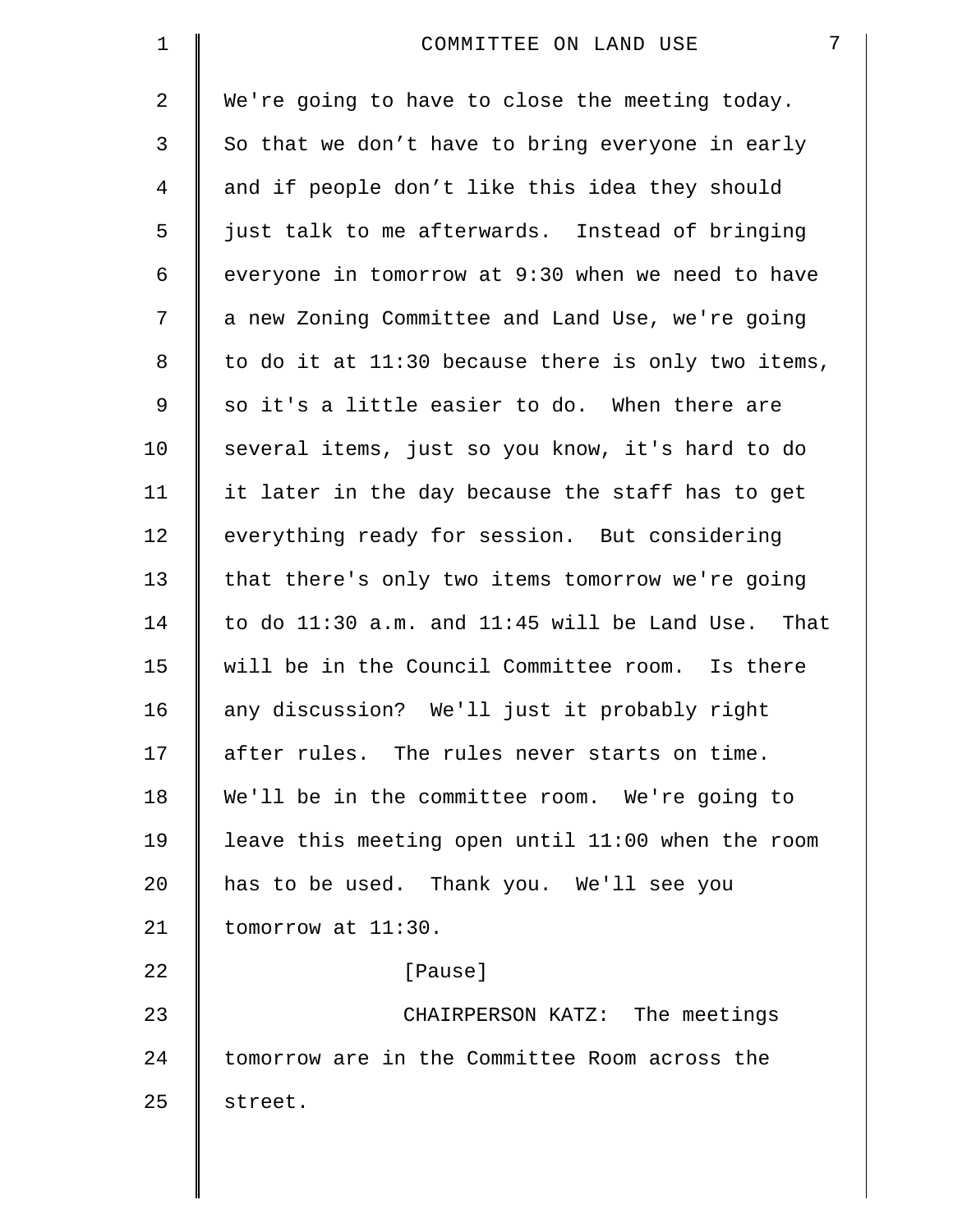| $\mathbf 1$ | 8<br>COMMITTEE ON LAND USE                        |
|-------------|---------------------------------------------------|
| 2           | [Pause]                                           |
| 3           | CHAIRPERSON KATZ: Council Member                  |
| 4           | Barron, how do you vote?                          |
| 5           | COUNCIL MEMBER BARRON: Aye on all.                |
| 6           | CHAIRPERSON KATZ: Thank you very                  |
| 7           | much.                                             |
| 8           | [Pause]                                           |
| 9           | CHAIRPERSON KATZ: I did. That's                   |
| 10          | why we're here. Council Member Mendez, how do you |
| 11          | vote?                                             |
| 12          | COUNCIL MEMBER MENDEZ: I vote aye.                |
| 13          | CHAIRPERSON KATZ: Thank you very                  |
| 14          | much. Are we done now with everybody?             |
| 15          | [Pause]                                           |
| 16          | CHAIRPERSON KATZ: Council Member                  |
| 17          | Gioia, how do you vote?                           |
| 18          | COUNCIL MEMBER GIOIA: Thank you,                  |
| 19          | Madame Chair. I vote yes.                         |
| 20          | CHAIRPERSON KATZ: Thank you.                      |
| 21          | [Pause]                                           |
| 22          | CHAIRPERSON KATZ: Elizabeth                       |
| 23          | Crowley, how do you vote?                         |
| 24          | COUNCIL MEMBER CROWLEY: I vote aye                |
| 25          | on all.                                           |
|             |                                                   |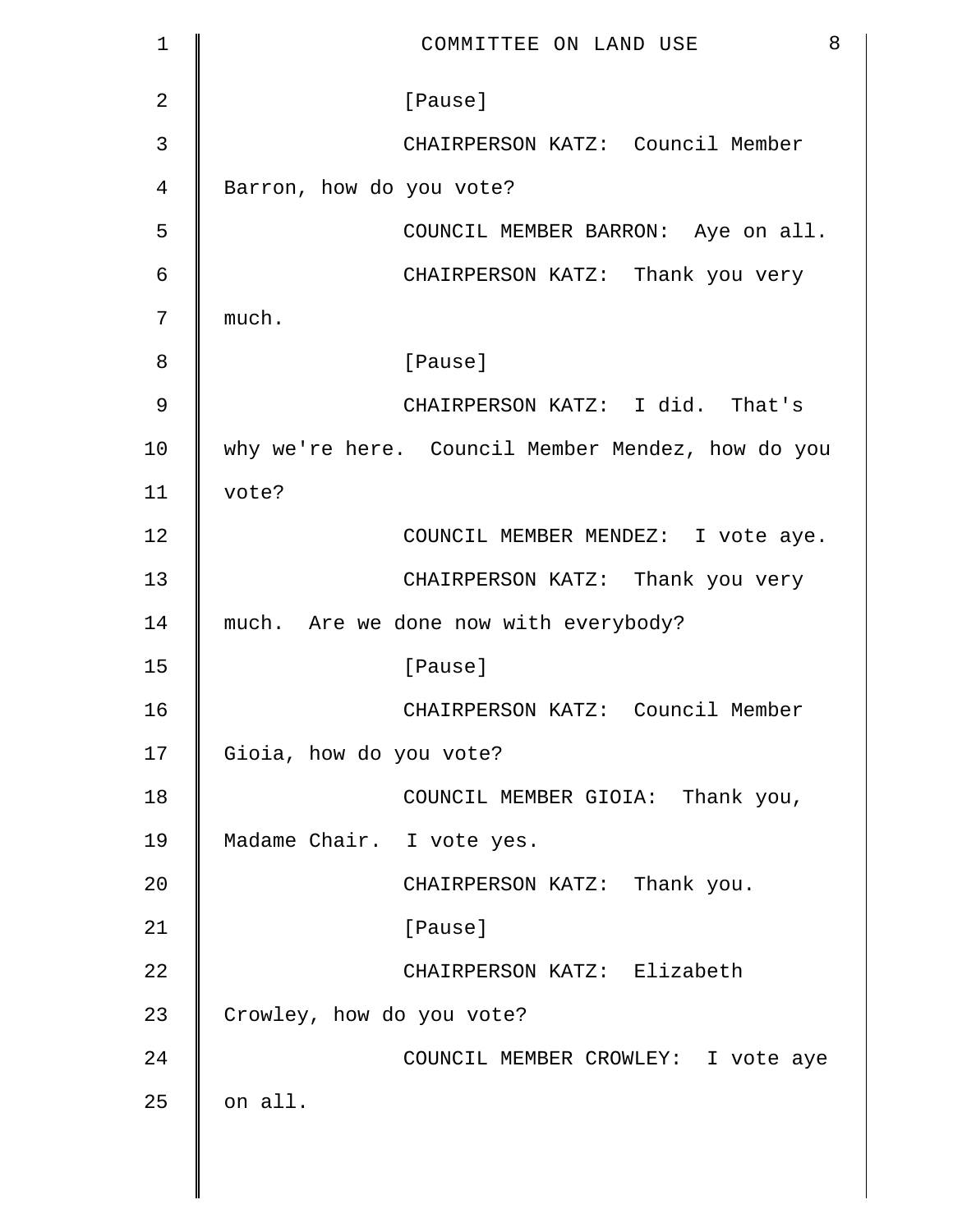| $\mathbf 1$    | COMMITTEE ON LAND USE                       | 9 |
|----------------|---------------------------------------------|---|
| $\overline{2}$ | CHAIRPERSON KATZ: Thank you.                |   |
| 3              | WILLIAM MARTIN: Council Member              |   |
| $\overline{4}$ | Gonzalez?                                   |   |
| 5              | COUNCIL MEMBER GONZALEZ: Aye on             |   |
| 6              | all.                                        |   |
| 7              | WILLIAM MARTIN: Final vote on the           |   |
| 8              | Committee on Land Use is now 20 in the      |   |
| 9              | affirmative, zero in the negative and no    |   |
| 10             | abstentions. Thank you.                     |   |
| 11             | CHAIRPERSON KATZ: The meeting of            |   |
| 12             | the Land Use Committee is hereby adjourned. |   |
|                |                                             |   |
|                |                                             |   |
|                |                                             |   |
|                |                                             |   |
|                |                                             |   |
|                |                                             |   |
|                |                                             |   |
|                |                                             |   |
|                |                                             |   |
|                |                                             |   |
|                |                                             |   |
|                |                                             |   |